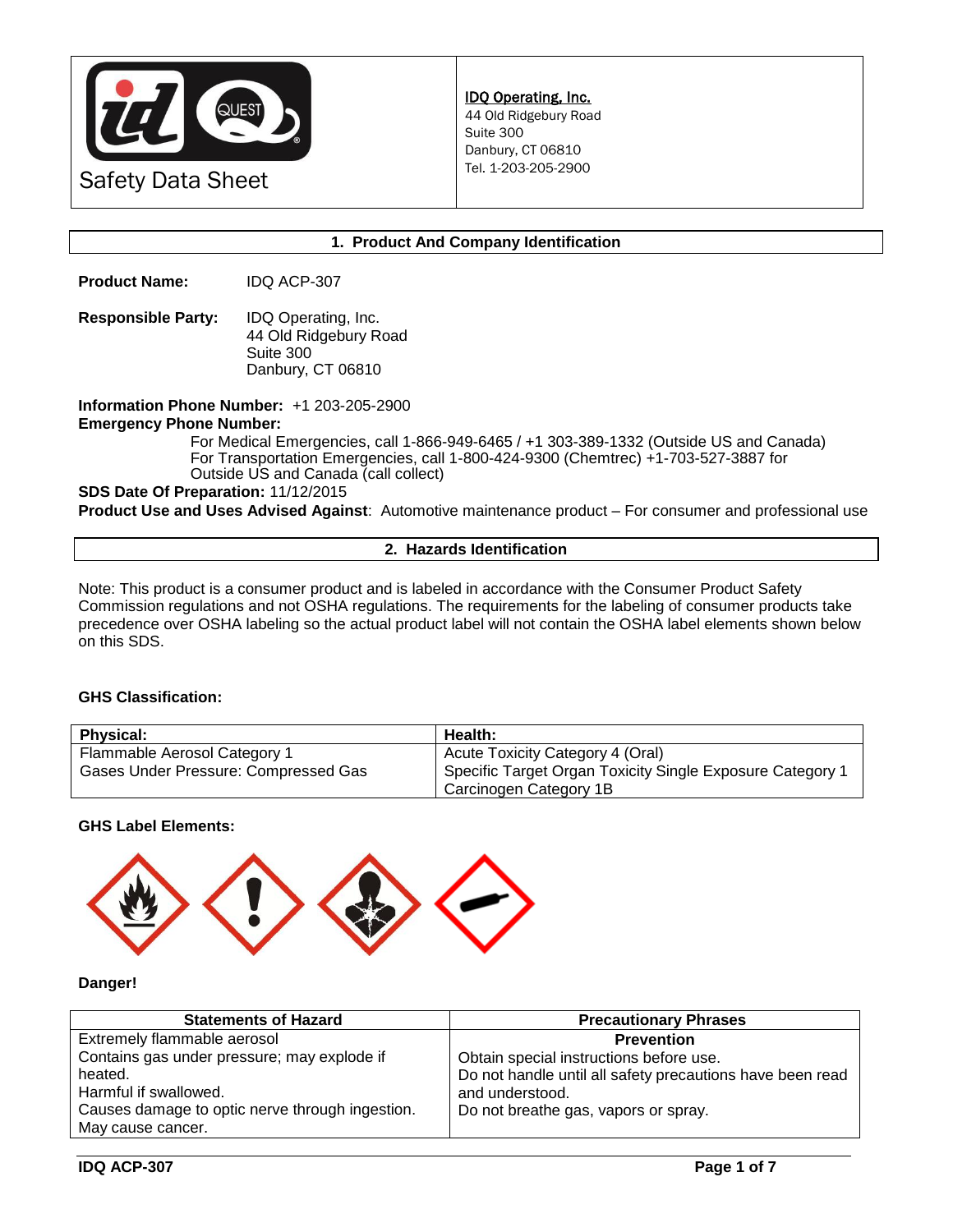

## IDQ Operating, Inc.

44 Old Ridgebury Road Suite 300 Danbury, CT 06810 Tel. 1-203-205-2900

Safety Data Sheet

| <b>Prevention continued.</b>                        | <b>Response</b>                                        |
|-----------------------------------------------------|--------------------------------------------------------|
| Keep away from heat, sparks, open flames, and hot   | IF SWALLOWED: Call a POISON CENTER or doctor if        |
| surfaces. No smoking.                               | you feel unwell.                                       |
| Do not spray on an open flame or other ignition     | Rinse mouth.                                           |
| source.                                             | IF exposed or concerned: Call a POISON CENTER or       |
| Pressurized Container. Do not pierce or burn, even  | doctor.                                                |
| after use.                                          | <b>Storage</b>                                         |
| Wash thoroughly after handling.                     | Store locked up.                                       |
| Do not eat, drink or smoke when using this product. | Protect from sunlight. Do not exposure to temperatures |
| Wear protective gloves and protective clothing.     | exceeding 50°C / 122°F.                                |
|                                                     |                                                        |
|                                                     | <b>Disposal</b>                                        |
|                                                     | Dispose of contents and container in accordance with   |
|                                                     | local and national regulations.                        |
|                                                     |                                                        |

## **3. Composition/Information On Ingredients**

| <b>Component</b>                           | <b>CAS No.</b>  | Amount  |
|--------------------------------------------|-----------------|---------|
| 1,1,1,2-tetrafluoroethane                  | 811-97-2        | 70-80%  |
| Alpha-butyl-omega-hydroxy-Poly[oxy(methyl- | $9003 - 13 - 8$ | 15-25%  |
| 1,2-ethandiyl)]                            |                 |         |
| Methanol                                   | 67-56-1         | $<$ 4%  |
| Methylene chloride                         | 75-09-2         | $< 1\%$ |

**The exact concentrations are a trade secret.**

## **4. First Aid Measures**

**Inhalation:** If symptoms of exposure develop, remove to fresh air. Seek medical attention if breathing problem or irritation persists.

**Skin Contact:** Wash exposed skin with soap and water. If skin irritation or redness develops, seek medical attention.

**Eye Contact:** Flush eyes with large amounts of water for several minutes. If irritation or other symptoms develop, seek medical attention.

**Ingestion:** Ingestion is an unlikely route exposure for aerosol products. However, if ingestion should occur, seek immediate medical attention.

**Most Important Symptoms:** May cause mild eye and skin irritation. Methyl Alcohol may be absorbed through the skin in harmful amounts. Spray may cause freeze burns. Mists may cause mild respiratory irritation. Exposure to high concentrations can induce anesthetic effects progressing from dizziness, weakness, nausea, to unconsciousness. May cause cancer. Harmful if swallowed. If ingested, may cause abdominal discomfort or pain, nausea, vomiting, dizziness, drowsiness, headache, blurring of vision, and central nervous system effects. Visual effects from methanol include blurred vision, double vision, changes in color perception, restriction of visual fields and complete blindness.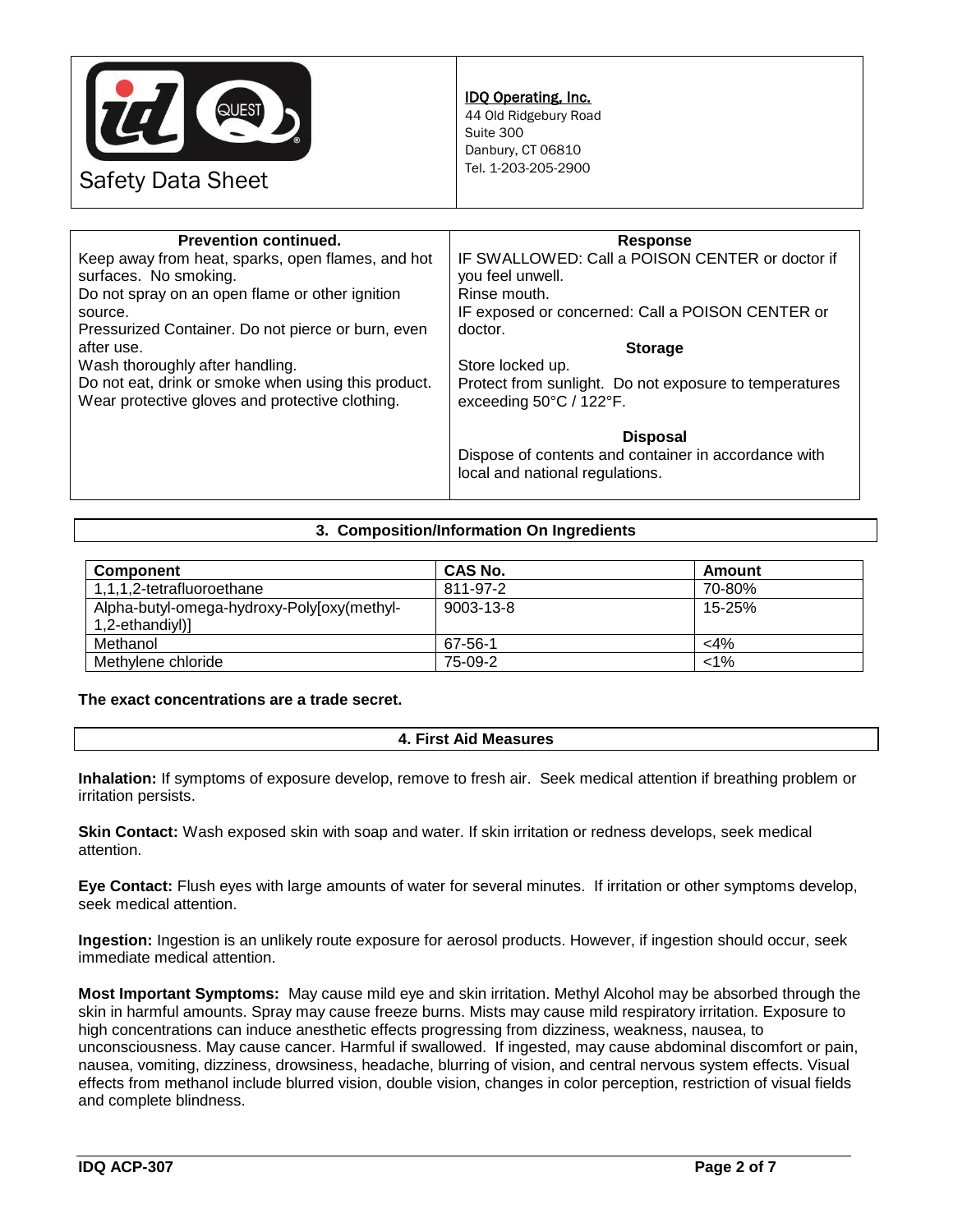

**Indication of Immediate Medical Attention/Special Treatment:** Seek immediate medical attention in the unlikely event that this product is ingested.

# **5. Firefighting Measures**

**Suitable (and Unsuitable) Extinguishing Media**: Use the following extinguishing media when fighting fires involving this material: polar solvent foam, carbon dioxide, dry chemical, and water spray. Cool fire exposed containers with water.

**Specific Hazards Arising from the Chemical:** Extremely flammable aerosol. Contents under pressure. Exposure of containers to heat and flames can cause them to rupture often with violent force. Burning may produce oxides of carbon, and unburned hydro carbons.

**Special Fire Fighting Procedures**: Firefighters should always wear positive pressure self-contained breathing apparatus and full protective clothing. Cool fire-exposed containers with water. Use shielding to protect against bursting cans.

#### **6: Accidental Release Measures**

**Personal Precautions, Protective Equipment, and Emergency Procedures:** Eliminate all ignition sources. Ventilate area. Wear appropriate protective clothing and equipment. Spills of liquid material may cause floors to become slippery. Use caution to prevent slip hazards.

**Methods and Materials for Containment and Clean-Up:** Place leaking can in a pail in a well-ventilated area until pressure has dissipated. Collect residual liquid using inert absorbents and place into a suitable container for disposal.

**Environmental Precautions:** Report release as required by local and national regulations.

### **7. Handling and Storage**

**Precautions for Safe Handling:** Avoid contact with eyes and skin. Avoid breathing aerosol or gas. Use only with adequate ventilation. Wash thoroughly with soap and water after handling. Contents under pressure, do not puncture or incinerate containers. Refer to OSHA 1910.1052 (methylene chloride standard) for additional requirements.

**Conditions for Safe Storage, Including any Incompatibilities:** Store in a cool, well-ventilated area, away from incompatible materials. Keep away from heat, sparks, open flames and all other sources of ignition. Do not store in direct sunlight or above 120°F.

### **8. Exposure Controls / Personal Protection**

### **Exposure Guidelines:**

| <b>CHEMICAL</b>                                | <b>EXPOSURE LIMIT</b>  |
|------------------------------------------------|------------------------|
| 1,1,1,2-tetrafluoroethane                      | 1000 ppm TWA AIHA WEEL |
| Alpha-butyl-omega-hydroxy-Poly[oxy(methyl-1,2- | None established       |
| ethandiyl)]                                    |                        |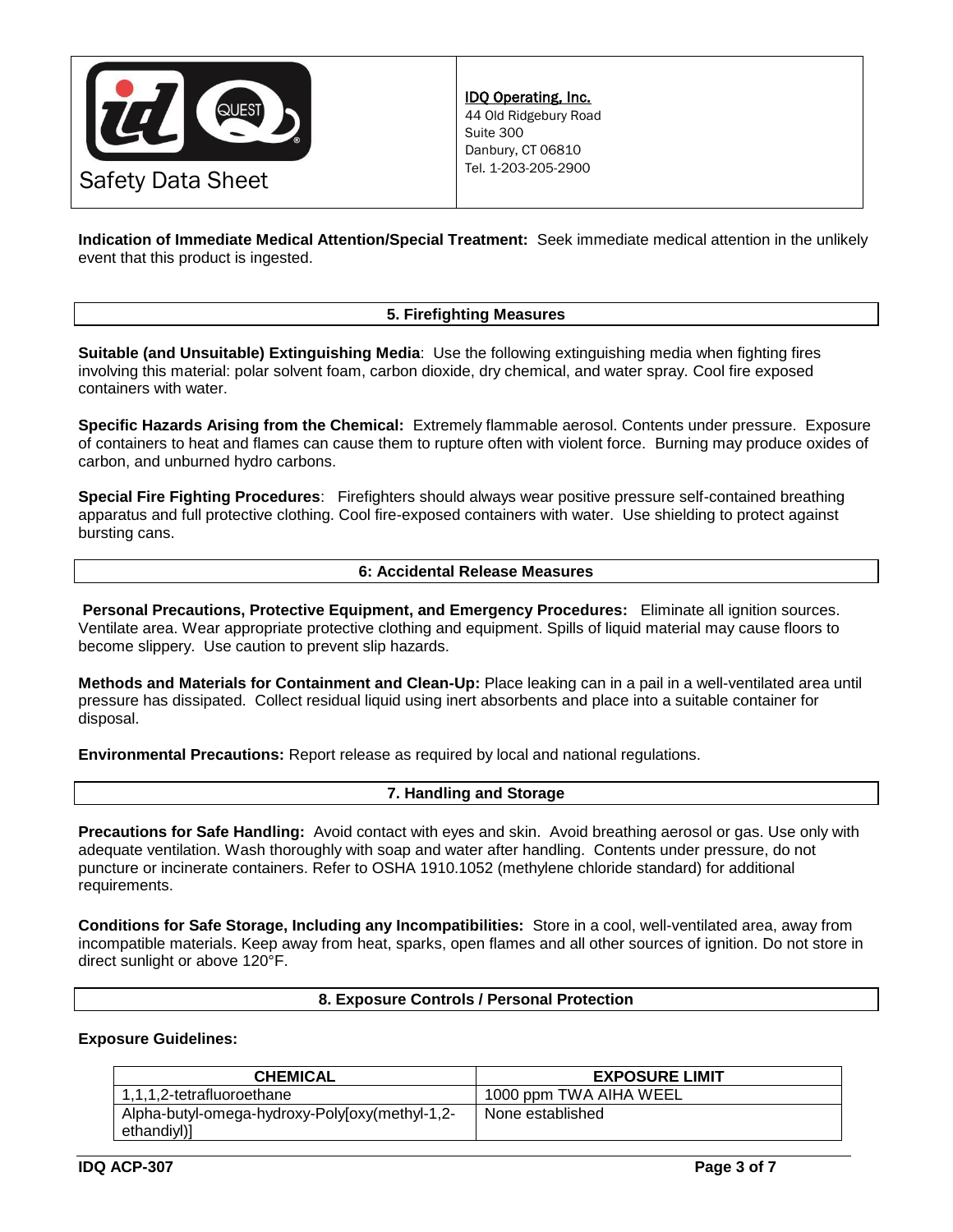

| Methanol           | 200 ppm TWA OSHA PEL<br>200 ppm TWA ACGIH TLV skin<br>250 ppm STEL ACGIH TLV |
|--------------------|------------------------------------------------------------------------------|
| Methylene chloride | 50 ppm TWA ACGIH TLV<br>25 ppm TWA, 125 ppm STEL OSHA PEL                    |

**Appropriate Engineering Controls:** General ventilation should be adequate for normal use. For operations where the exposure limits may be exceeded, forced ventilation such as local exhaust may be needed to maintain exposures below applicable limits.

## **Personal Protective Equipment**

**Respiratory Protection:** None under normal use conditions. For operations where the exposure limits may be exceeded, a NIOSH approved supplied air respirators recommended. Equipment selection depends on contaminant type and concentration. Select in accordance with 29 CFR 1910.134 and 1910.1052; all applicable laws and regulations; and good industrial hygiene practice.

**Gloves:** Wear impervious gloves to avoid skin contact.

**Eye Protection:** Safety glasses are recommended if eye contact is possible.

**Other Protective Equipment/Clothing:** Appropriate protective clothing as needed to minimize skin contact.

### **9. Physical and Chemical Properties**

**Appearance And Odor:** Yellow liquid in aerosol can with ethereal odor.

| Vapor Pressure: 4268 mm Hg at 20°C        |
|-------------------------------------------|
|                                           |
|                                           |
|                                           |
|                                           |
|                                           |
|                                           |
| <b>Autoignition Temp: Not determined</b>  |
|                                           |
| Flammability (solid, gas): Not applicable |
|                                           |

### **10. Stability and Reactivity**

**Reactivity:** Not normally reactive

**Chemical Stability:** Stable under normal storage and handling conditions.

**Possibility of Hazardous Reactions:** None known.

**Conditions to Avoid:** Keep away from excessive heat, and open flames. Containers may rupture at temperatures  $> 120^{\circ}$ F (48.8 $^{\circ}$ C)

**Incompatible Materials:** Strong oxidizing agents.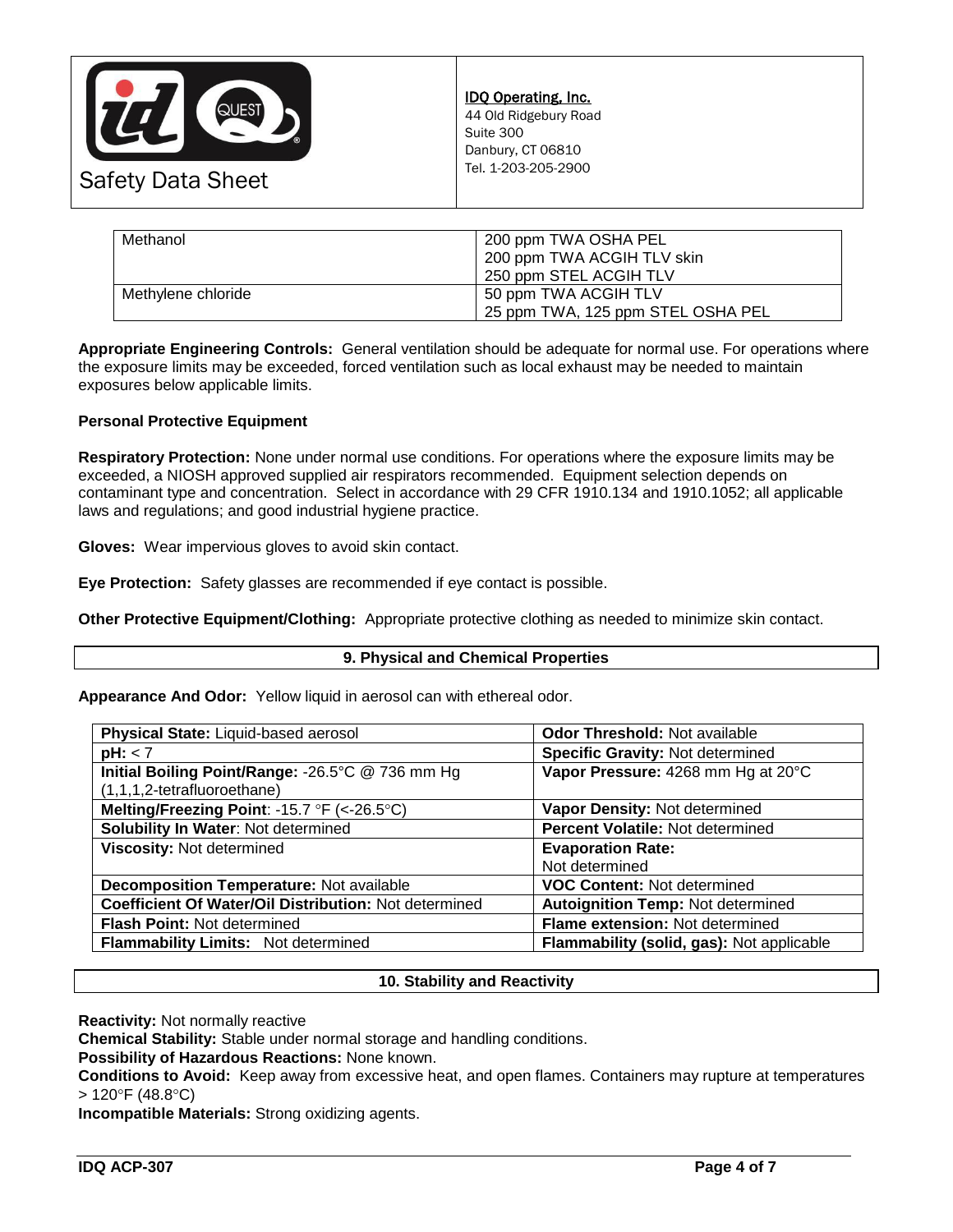

**Hazardous Decomposition Products:** Burning may produce Burning may produce oxides of carbon, and unburned hydro carbons.

### **11. Toxicological Information**

## **Potential Health Effects:**

### **Acute Hazards:**

**Inhalation:** Mist can irritate the throat and respiratory tract. Exposure to high concentrations can induce anesthetic effects progressing from dizziness, weakness, nausea, to unconsciousness.

**Skin Contact:** May cause mild skin irritation. Exposure to spray may cause freeze burns.

**Eye Contact:** Direct contact may cause mild eye irritation with redness, and tearing.

**Ingestion:** Ingestion is an unlikely route exposure for aerosol products. Harmful if swallowed. If ingested, may cause abdominal discomfort or pain, nausea, vomiting, dizziness, drowsiness, headache, blurring of vision, and central nervous system effects. Visual effects from methanol include blurred vision, double vision, changes in color perception, restriction of visual fields and complete blindness.

**Chronic Effects:** Prolonged or repeated inhalation exposure may produce signs of central nervous system involvement, including nausea, vomiting, headache, ringing in the ears, dizziness, vertigo, cloudy and double vision. With massive overdoses of methanol; liver, kidney and heart muscle injury have been described. Prolonged overexposure of methanol may result and in severe eye damage.

**Carcinogenicity Listing:** Contains methylene chloride which is classified as an OSHA carcinogen, ACGIH - Confirmed animal carcinogen with unknown relevance to humans, NTP - Reasonably anticipated to be a human carcinogen, and IARC 2B - Possibly carcinogenic to humans. None of the other components listed at 0.1% or greater is a carcinogen or potential carcinogen by IARC, NTP, ACGIH or OSHA

### **Numerical Measures of Toxicity:**

| Product:                                                           | LD50 Oral: 724.1 mg/ kg Calculated ATE<br>LD50 Skin: 2,172.3 mg/ kg Calculated ATE<br>LD50 Inhalation: 21.7 mg/ L Calculated ATE |
|--------------------------------------------------------------------|----------------------------------------------------------------------------------------------------------------------------------|
| Polyalkylene glycol monobutyl ether:<br>1,1,1,2-tetrafluoroethane: | Not acutely toxic.<br>LC50 Inhalation Rat: >500,000/ 4 hr.                                                                       |
| Methanol:                                                          | LD50 Oral Rat: 9100 mg/kg<br>LD50 Skin Rabbit: 15,940 mg/kg<br>LC50 Inhalation Rat: 145,000 ppm/1 hr.                            |
| Methylene Chloride:                                                | LD50 Oral Rat >2,000 mg/kg<br>LD50 Dermal Rat >2,000 mg/kg                                                                       |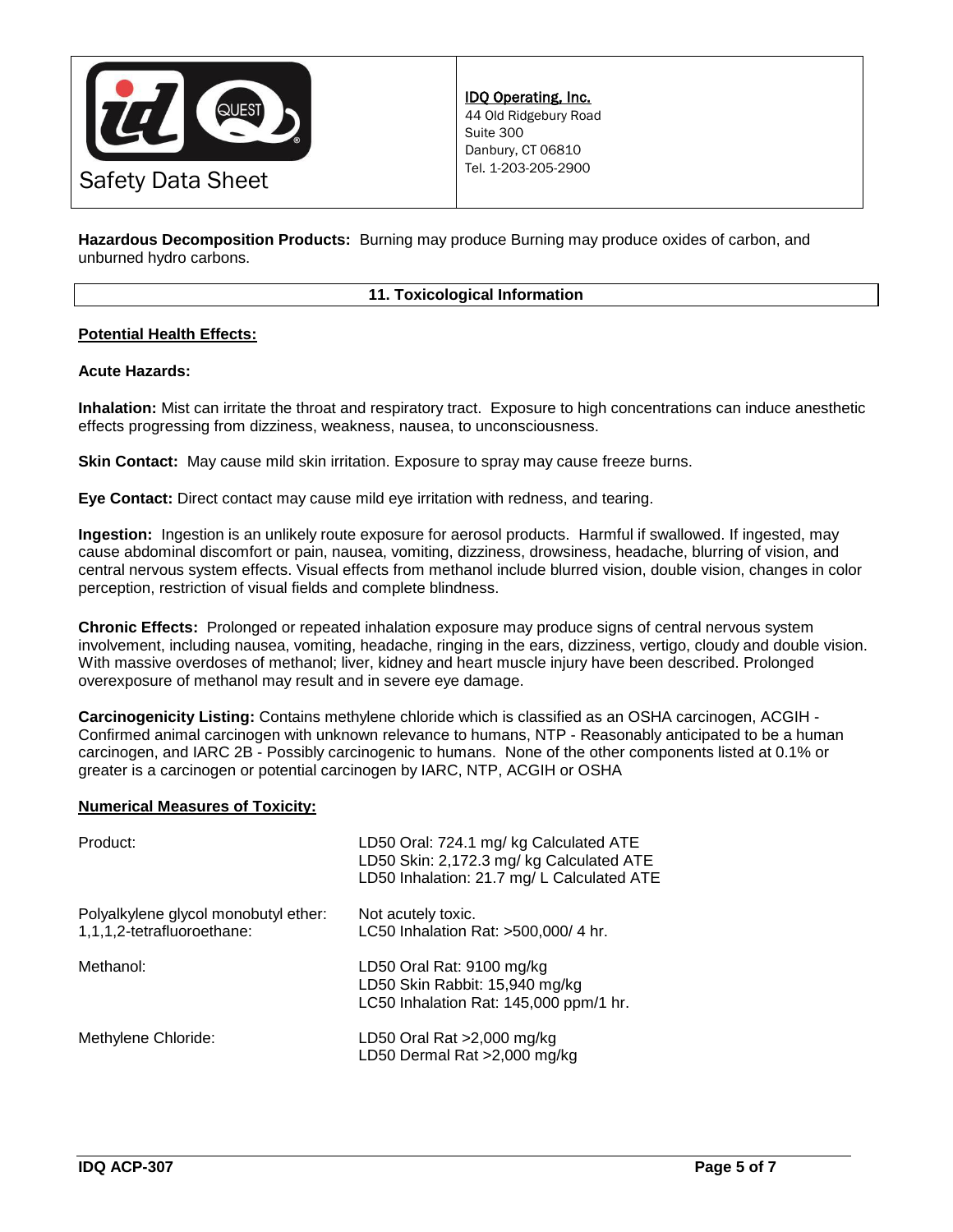

## **12. Ecological Information**

**Ecotoxicity:** No ecotoxicity data is currently available for product.

Methanol: LC50 Fathead minnows 29,400 mg/L/96 hr. EC50 Daphnia magna >10,000 mg/L/24 hr.

**Persistence and Degradability:** No data available for product.

**Bio accumulative Potential:** No data available for product.

**Mobility in Soil:** No data available for product. If released to soil, 1,1,1,2-tetrafluoroethane will rapidly volatilize from either moist or dry soil to the atmosphere. It will display moderate to high mobility in soil.

### **Other Adverse Effects:** None

#### **13. Disposal Considerations**

Dispose of in accordance with all local, state/provincial and federal regulations. Offer empty containers for recycling.

#### **14. Transport Information**

**DOT Hazardous Materials Description:** UN1950, Aerosols, Class 2.1, Ltd Qty

**IMDG Dangerous Goods Description**: UN1950, Aerosols, 2.1, Ltd Qty

### **15. Regulatory Information**

#### **United States**:

**EPA TSCA INVENTORY**: All of the components of this material are listed on the Toxic Substances Control Act (TSCA) Chemical Substances Inventory.

**CERCLA Section 103:** Spills of this product over the RQ (reportable quantity) must be reported to the National Response Center. The RQ for this product, based on the RQ for Methylene Chloride (<1% maximum) of 1,000 lbs., is 100,000 lbs. Many states have more stringent release reporting requirements. Report spills required under federal, state and local regulations.

**SARA Hazard Category (311/312):** Acute health, chronic health, fire hazard, sudden release of pressure.

**SARA 313:** This product contains the following chemicals subject to Annual Release Reporting Requirements under SARA Title III, Section 313 (40 CFR 372):

Methylene Chloride CAS# 75-09-2 at < 1% Methanol CAS# 67-56-1 at <3%